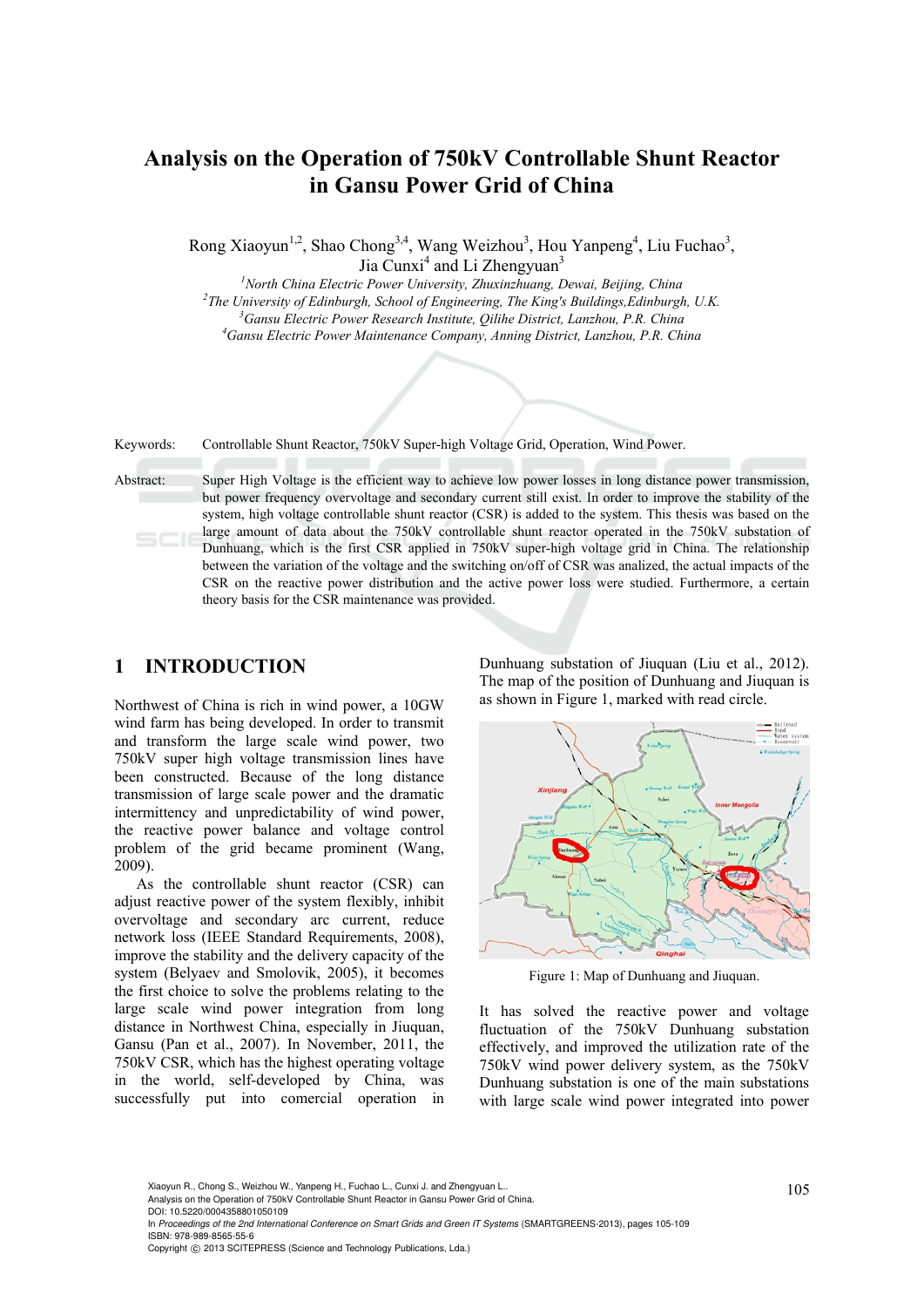grid concentratedly (Li et al., 2010).

This thesis was based on 340 sets of data, measured from the related power system when the operation state of CSR in Dunhuang is changed . Later, combined with the actual operation state, the voltage of the 750kV Bus and the reactive power of the system, the operation states and the effectiveness of CSR were analysed, and the advises for operation and maintenance were given.

## **2 DUNHUANG CSR PROJECT**

#### **2.1 CSR Introduction**

According to the different constitutions and basic principles, the CSR in the world can be classified into magnetic control CSR and high-impedance transformer CSR (Bryanteev et al., 2006). And according to the different applications, it can be sorted into the bus shunt reactor and the line shunt reactor (Xie and Chen, 2008). **IHN** TEC

Magnetically controllable shunt reactor has advantages like continuously adjustable reactive power, small and low harmonic component, and economical control system. It is mainly used as bus shunt reactor. But because of low response speed, it is not suitable for line shunt reactor, and can not be used in 750kV wind power delivery system characterised by frequent fluctuation of power (Zhou et al., 2003) .

High-impedance transformer CSR (stepped controllable shunt reactor) always has great losses, high-level harmonics and noises when applied into super high voltage system. Compared with magnetical CSR, high-impedance CSR has simple principle, faster dynamic response speed, easier operation and maintenance. When its control system is in failure, it can operates as fixed reactor (Zhou et al., 2007). The structure principle of the 750kV CSR is as shown in Figure 2. This kind of CSR is appropriate for large scale wind power concentrated integration in Hexi area in Gansu province of China (Li et al., 2010).



Figure 2: Structure Principle of the 750kV CSR.

#### **2.2 750kV Dunhuang Substation**

At present, about 5.5GW wind power as the firststage construction of JiuQuan super wind power base in Gansu have been integrated into 330kV power system and connected with the 750kV system through seven 330kV booster stations and two 330kV transformer stations. Expected total wind power in 2015 will reach to 1270 million watts $^{[1-3]}$ . At that time, 750kV Dunhuang substation would be rated as the biggest capacity and highest voltage level single substation in the world for the wind power integration, as almost all the wind power of Jiuquan would integrate into its 330kV bus (Zhou et al.,  $2006$ ).

As wind power fluctuate frequently, the highest voltage of the 750kV bus of the Dunhuang substation had reached 802kV and the lowest 755kV. The voltage and reactive power adjustment of the power grid is very difficult.

In order to enhance the voltage stability, balance reactive power, reduce grid losses, improve the reliability and security of the systems operation, the 300Mvar stepped CSR was developped as the 750kV bus CSR of 750kv Dunhuang substation. The adjustable range is 25%, 50%, 75%, 100% of the nominal capacity (Pan et al., 2007).

#### **2.3 Operational Data of the CSR**

This thesis is based on the CSR operational data, collected from 14 January, 2012 to 6 August, 2012, 340 valid sets altogether. Contents mainly included are actuation time, adjustment level, voltage change and the reactive and active power in high and medium voltage side of the primary transformer. For example, at 04:24, 6 August, 2012, the capacity of the CSR was adjusted from 75% to 50% automatically, bus voltage was adjusted from 755kV to 758kV, the active and reactive power in high voltage side of the primary transformer 2 were - 735MW and 156Mvar, in medium voltage side were 736MW and 56Mvar. As for primary transformer 3, the active and reactive power in high voltage side were -734MW and 156Mvar, in medium voltage side were 736MW and 57Mvar.

# **3 DUNHUANG CSR OPERATION STATE ANALYSIS**

The voltage level and power capacity of 750kV Dunhuang substation CSR are both the highest in the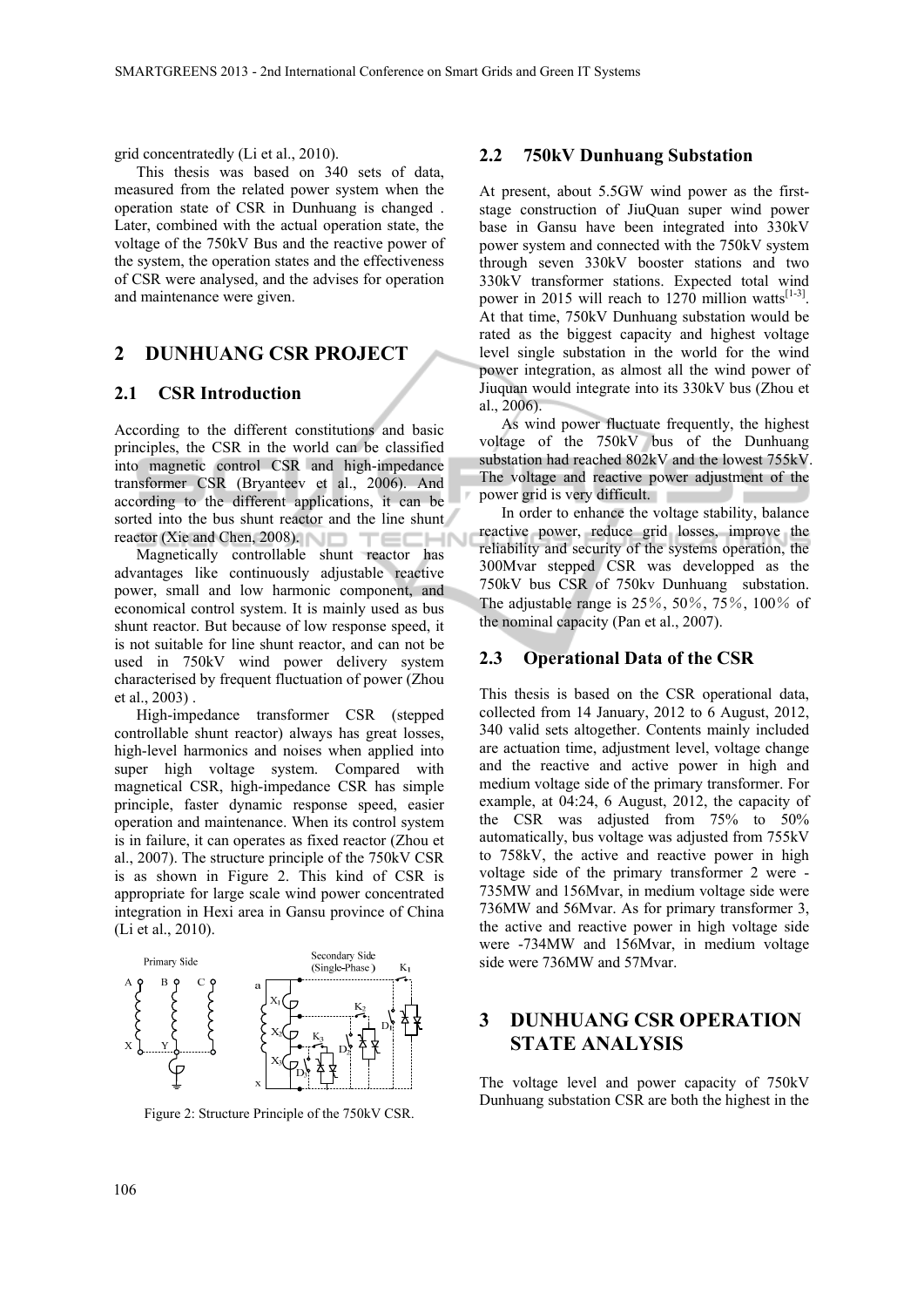world. Its operating environment is really harsh (plateau section, gobi desert). A plentiful operational data has been accumulated, after one-year running. Operational data mining has great practical significance for the improvement of the operation and maintenance performance of this CSR and for the optimal structure designing of other CSR.

#### **3.1 CSR Capacity State Analysis**

The adjustment level of CSR illustrates its capacity, operation states and corresponding action of thyristor. The analysis of this sets of data is conducive to the maintenance of CSR.



Figure 3: Percentage of Capacity States.

Figure 3 is the percentage of the four different capacity states which is obtained from 340 sets of statistical data. It is obvious that 50% and 75% accounts for the largest percentage, nearly reach to the twice of 25% and 100%. The state that the whole capacity is out of service never shows up.

Figure 3 indicates that the capacity of this CSR was reasonably designed, as more than half of the capacity is utilized. The rated capacity put into operation also happened but in a small proportion.

Figure 3 also shows that the valve bodies which control the 75% and 50% capacity act relatively frequent, so they should be treated as key elements during maintenance. And because 25% capacity is always put into operation, so it also needs more care.

## **3.2 Analysis of CSR Action Conditions**

Figure 4 is derived from the action time statistics of CSR, and it is useful to design maintenance and inspection time.

Figure 4 is the distribution density of the total action times for these four different levels at different period. The action (put or cut) of the CSR mainly occurred between March and July, especially between early May and the end of June.

Taking the weather during this period in Dunhuang as reference, it is clear that the main reason which causes this variation is the wind speed in Dunhuang was really unstable from May to July,, causing grid connection capacity of wind power fluctuated frequently and the varying of voltage and reactive power of system, finally leading to the CSR switching frequently.



Figure 4: Numbers of Action and it's Time Distribution.

This indicates that the best maintenance time of CSR in Dunhuang is between January and March or May and July. Strengthened inspection of equipment must be done to prevent potential accident which may caused by the frequent switching.

### **4 CSR IMPACT ON VOLTAGE**

The switching of CSR will cause the change of bus voltage.

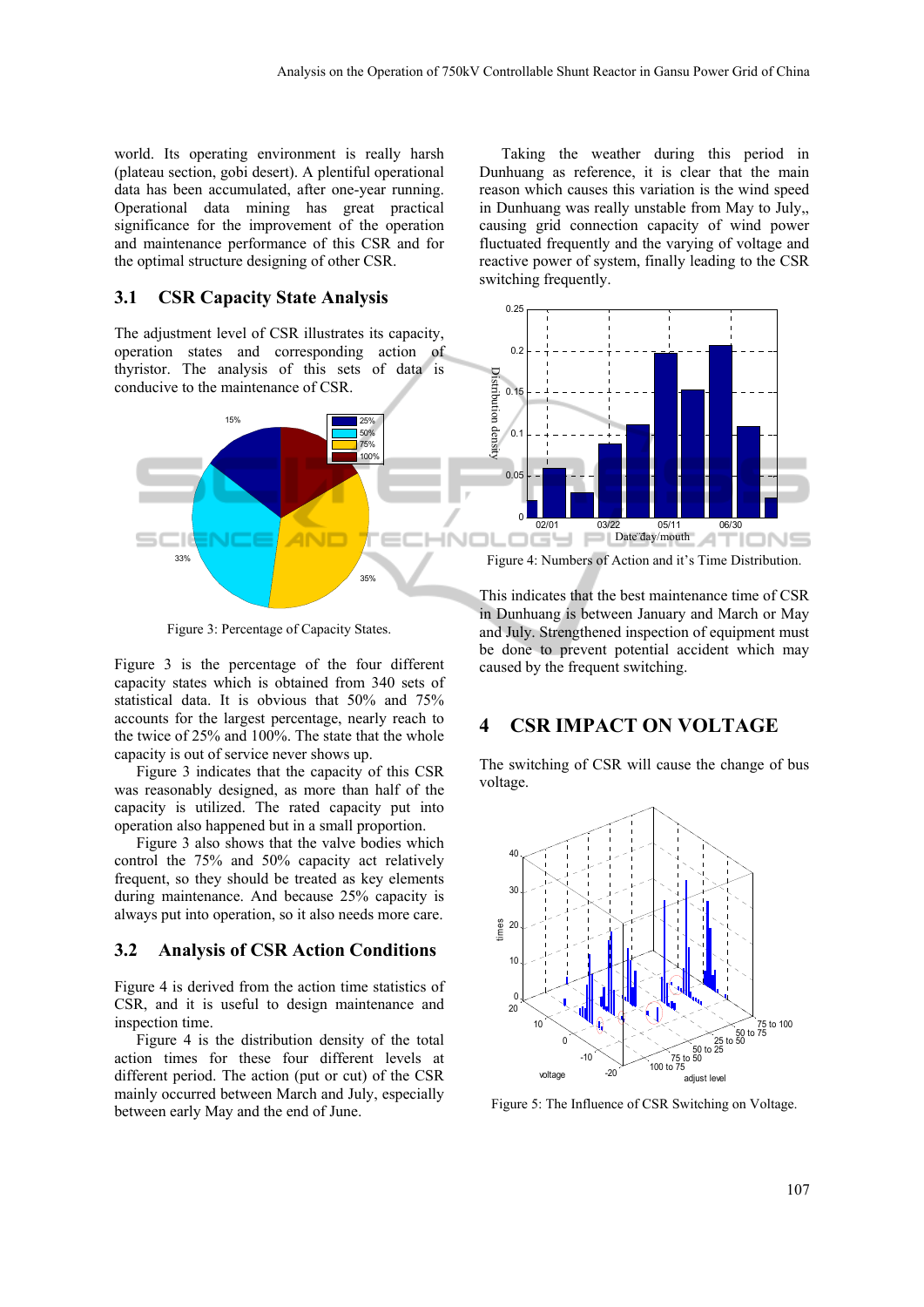In theory, when CSR level is adjusted from low to high, the reactive capacity increases and the voltage decreases, vice verse. Three dimensional scattering projection diagram 5 is derived from 340 sets of statistic data. This figure reflects the occurrence number of some certain voltage difference caused by the change of capacity.

#### **4.1 Main Impact on Voltage**

When the operating capacity of CSR decreases, most of the voltage increases although the amplitude are generally small. Nearly 90% of the voltage differences are concentrated between 1kV and 6kV. Voltage differences reach to 10kV or 20kV also occurred, but most are 2kV. When the operating capacity increases, most of the voltage decreases. Nearly 90% of the voltage drops are concentrated between 1kV and 6kV. Voltage drops reach to 10kV also occurred, but most are 2kV as well. From above, CSR with total capacity of 300Mvar, switching at 75Mvar of each level, do not significantly affects the voltage of 750kV bus, as amplitude of variation always within 1%, tending to nominal value. Through the analysis of the data, putting the CSR into operation and its frequent switching won't influence the operation of 750kV equipment.

#### **4.2 Analysis of Special Circumstances**

As stated, after the switching of CSR, some voltage differences are not within 6kV. Two main classes, one is the amplitude of variation bigger than 6kV. For example, within the 340 sets of data, voltage differences (increase) reach to 20kV appeared twice, 12kV appeared twice. Voltage differences (decrease) reach to 9kV appeared once, 8kV appeared once. Although they conform to the theory but are different from normal situation. Another is when the operating capacity increases, bus voltage also increases and when the operating capacity decreases, bus voltage also decreases, opposite to the theory, as shown in Figure 5 within red circles.

In the first situation, increasing 20kV for example, referring to the nearby switching actions and corresponding weather information, wind speed changed rapidly at that time so the grid connection capacity of wind power is bigger. At 14:29, 31/03/2012, the operation capacity of CSR dropped from 100% to75%, causing voltage increase from 756kV to 758kV, 2kV increment. Then at 14:38, 31/03/2012, the operation capacity dropped from 75% to 50%, causing voltage increase from 758kV to 778kV, 20kV increment. This phenomenon

appears many times within small period furing 340 sets of data, and always accompanied with large amplitude of voltage variation. This phenomenon indicates that the primary causes of large amplitude of voltage variation after CSR put into operation are the big variation of grid connection capacity of wind power and lacking of CSR switching capacity within one operation time. Introducing short term wind power predicting outcomes into control logic of CSR is a promising method to solve this problem.

In the second situation, the variation of voltage goes against the theory. Firstly, because all the data were recorded manually, so man-made faults won't be eliminated. What's more, another possibility is if wind power changes quite fast, bus voltage fluctuated frequently, so during a small period the voltage increments or decrements caused by the wind power grid connection is bigger than the voltage decrements or increments caused by the switching of the CSR, so the variation of voltage goes against the theory.

# **5 CONCLUSIONS**

CSR is the effective means in solving voltage and reactive power problems of the power grid caused by the large scale wind power integration. This thesis combines with the actual operation states of 300Mvar stepped CSR in Dunhuang 750kV substation of China, analyzed its operating characteristics, summarized the impact of switching actions on bus, the conclusion is as follows:

- (1) 300Mvar CSR is sufficient in solving the voltage and reactive power fluctuation problems of the power grid of Dunhuang.
- (2) The switching times of CSR is relatively high during the period when wind power fluctuates frequently. It is suggest that maintenance between January and March and strengthened inspection of equipment between May and July be arranged.
- (3) The thyristor switching of 50% and 75% capacity act relative frequently and 25% capacity is always put into operation, so they all should be treated as emphasis during the maintenance.
- (4) After putting the CSR into operation, the variation of bus voltage is limited nearly within the acceptable range. That means CSR don't have large impact on bus voltage.
- (5) As wind power changes with large amplitude and frequently, large amplitude of voltage variation after the variation of CSR capacity may occurred. Introducing short term wind power